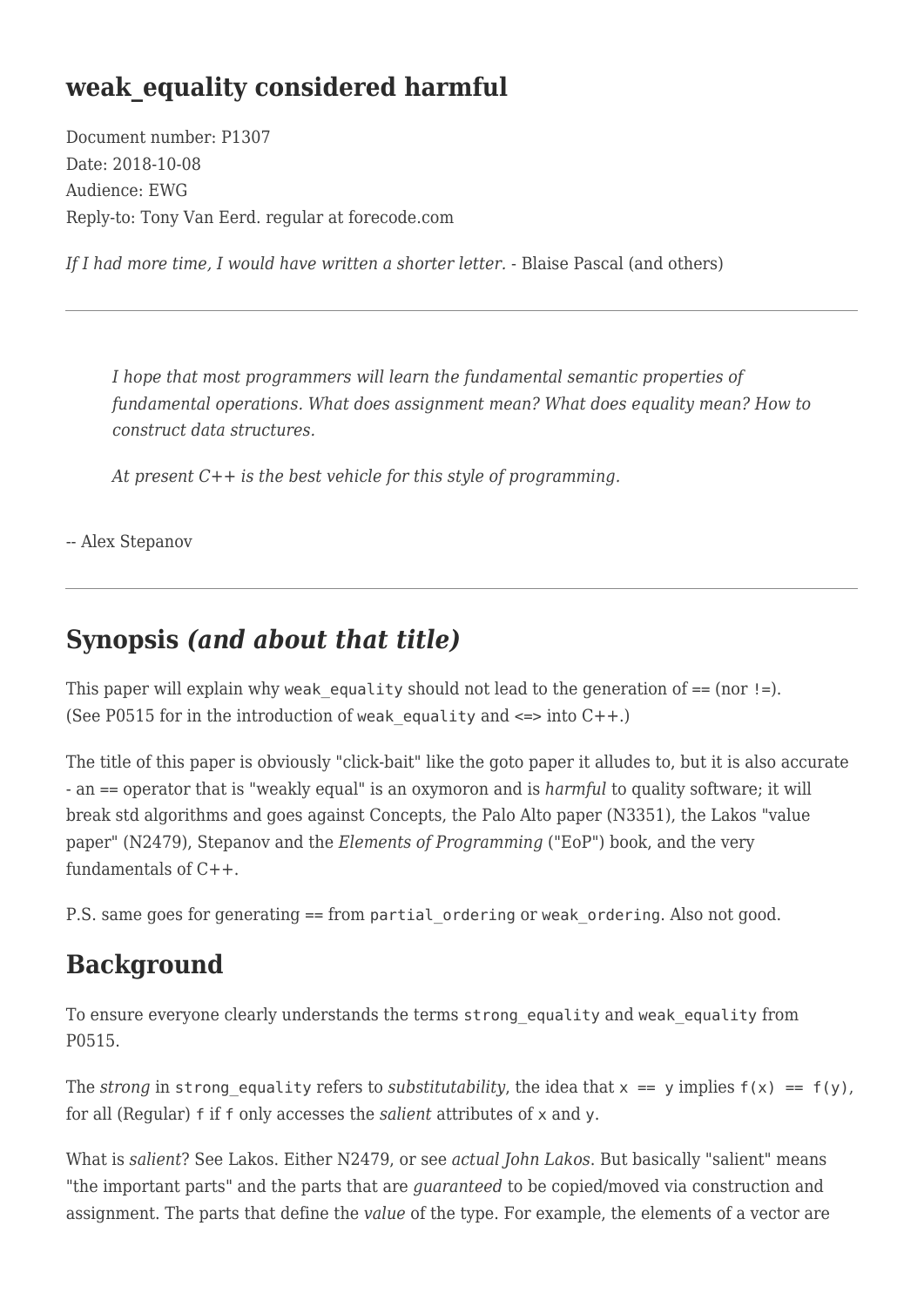salient, and form the value of the vector, but capacity is not salient.

(It sounds like "salient" is arbitrary. To an extent, it is. It must be defined by each particular class. But whatever the class defines as salient, it is important for it to be consistent about it - copy, move, assign, and ==, should all agree. Again, see Lakos. And later examples in this paper.)

The *weak* in weak equality means, unsurprisingly, *not strong*. ie a weak == does NOT imply substitutability. As noted in P0515 it still forms an *equivalence relation* in the mathematical sense (ie reflexive, symmetric, transitive - see Wikipedia), but not "equal" in the mathematical or substititable sense. In fact, not "equal" in the *equal* (common English) sense. Like 2 and 7 are *equivalent* mod 5, but 2 and 7 are not equal, they do not represent the same *value*.

So fundamentally, weak equality generates an  $==$  such that  $==$  does not mean "equal". Thus it is an oxymoron. :-(

Whereas, as this paper will explain, strong equality means equality, as it is commonly known.

## **More on "equal"**

What *does* equal mean?

#### **The C++ Working Draft:**

There are approximately 700 occurrences of "equal" in the Standard. Besides technical terms like brace-or-equal-initializers, the Standard mostly uses "equal" in the English and mathematical sense. When referring to syntactic ==, it will use more specific terms, like "compare equal". The word "equal" is used in the sense of "weak equality" 0 times.

The Standard also uses equivalent (550+ occurences) - "Effects: equivalent to..." - ie substitutible - "equivalence of keys" is carefully explained as specific term, to be an equivalence relation (not equality) on keys in map and set. Note that == is not used for key-equivalence.

#### **The Palo Alto Paper (N3351)**

There is an entire section: **3.1.1 Equality** First sentence:

> "Reasoning about computer programs is facilitated by *equational reasoning*, which allows us to substitute equals for equals."

Next:

"If two values represent the same entity, then they are equal."

But what is meant by "same entity"? It is not in Palo Alto. We need to turn to *Elements of*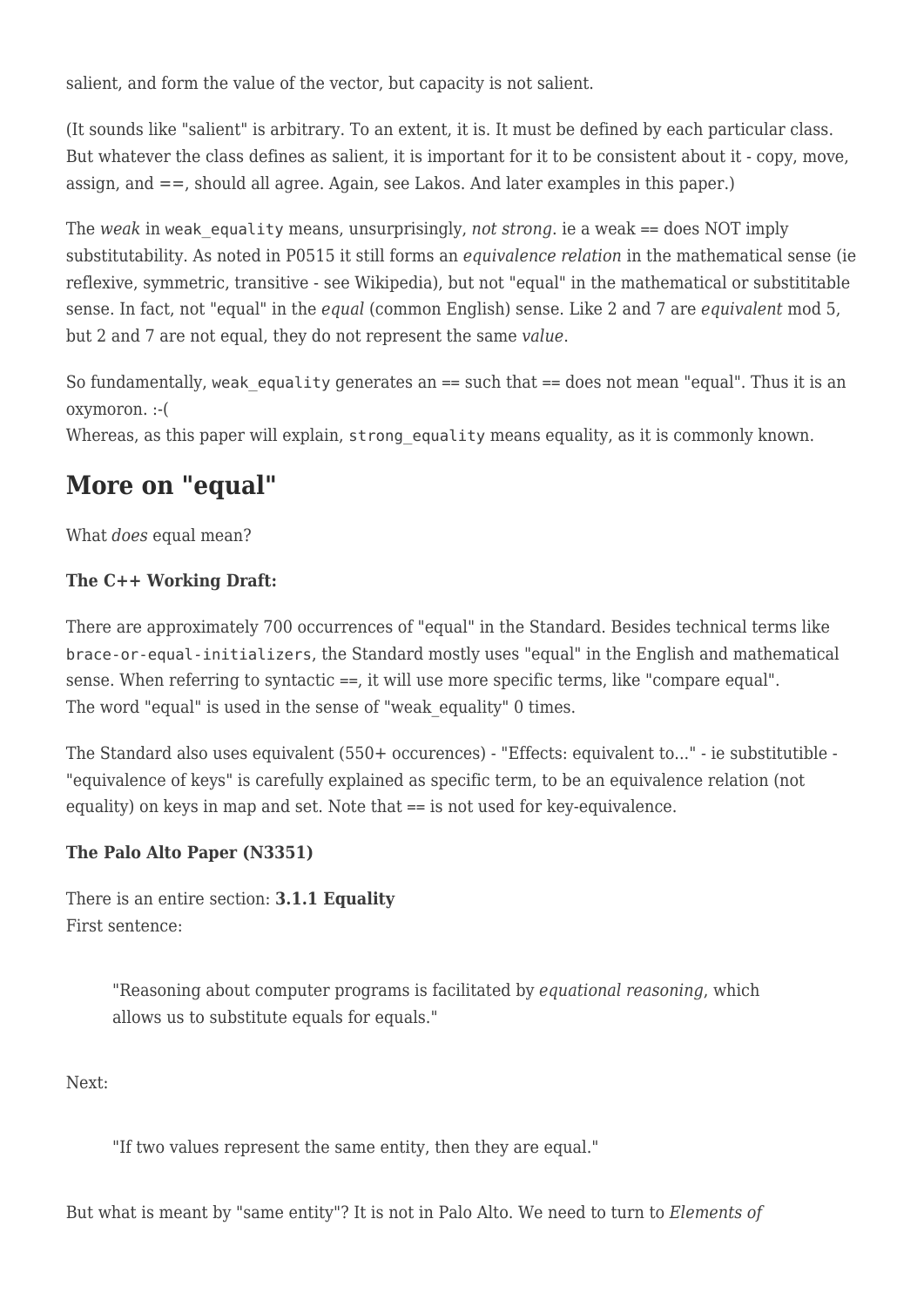*Programming*. For equality, EoP is (unsurprisingly) similar:

"Two values of a value type are equal if and only if they represent the same abstract entity"

But EoP is more thorough. Page **1**:

"An *abstract entity* is an individual thing that is eternal and unchangeable,... Blue and 13 are examples of abstract entities"

And Page 2 explains that values represent abstract entities (via datum - sequence of 0s and 1s). The important part being the abstract thing, like 13 - this is the key to "value".

This is also explained similarly in Lakos (N2479) which Palo Alto references in the **Equality** section.

And more directly, Palo Alto, Page 50:

So, EqualityComparable is true if  $T 1$ . has  $==$  and  $!=$  with result types that can be converted to bool 2.  $=$  = compares for true equality 3.  $=$  = is reflexive, symmetric, and transitive 4.  $!=$  is the complement of  $==$ 

Note the existence of #2, implying that #3 isn't sufficient. "true equality" isn't defined anywhere, but you can look at their definition of eq(), or the definition of equality and the quotes above.

#### **Concepts (in the C++ Working Draft)**

The Ranges/Concepts papers (now in the working paper) lean heavily on Palo Alto. EqaulityComparable<T> requires the expected syntactic constraints of ==, but also "is satisfied only if bool( $a == b$ ) is true when a is equal to b, and false otherwise". The "equal" in that sentence is "English equal" not "syntactic equal" (else it would be redundant) and is further explained in the [concepts.equality] section as strong equality (substitution).

#### To be clear: **Concepts and Ranges assume == means strong equality**

Thus some Concept-based std algorithms may break on types with weak equality. (As strong equality is an assumption that an implementation may assume, which algorithms will break may differ per implementation.)

# **But standard algorithms tend to only need partial ordering?**

It was pointed out to me that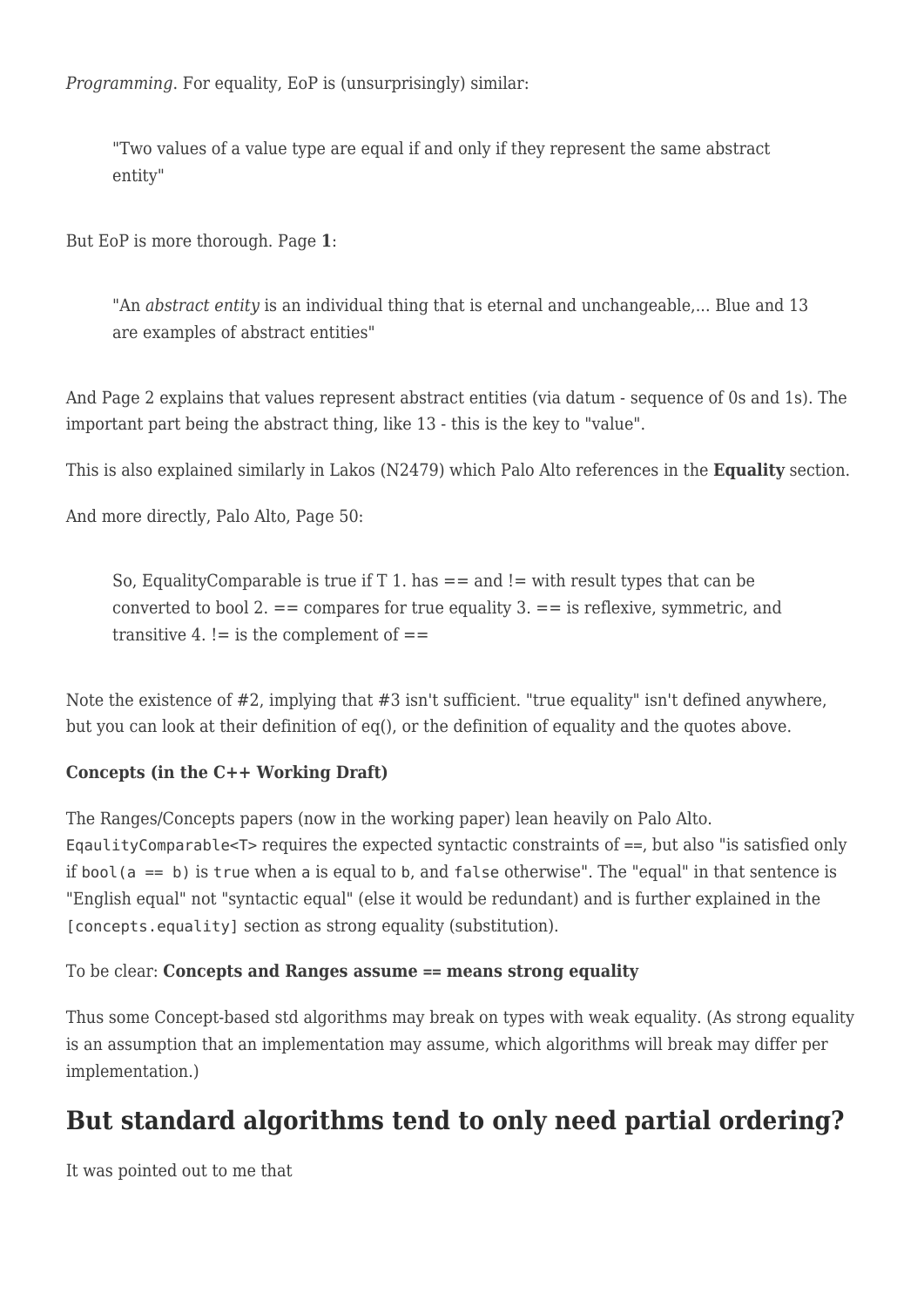Alex Stepanov (or someone quoting him) would likely stomp on the notion of equivalence being problematic. He's retired now but famously stomps of people about mathematics, and he designed STL to use equivalence for associative containers and I've never heard him regret it.

(equivalence there meaning weak equality)

It is important to understand that *algorithms* tend to (and should) set minimal requirements *for that algorithm*, whereas *types* are expected to be useful in a larger set of algorithms, and thus tend to support a super-set of requirements. In particular, *Regular* is the concept that captures all these common and expected requirements.

EoP page 7: "A type is *regular* if and only if its basis includes equality, assignment, destructor, default constructor, copy constructor, total ordering, and underlying type."

Note *total ordering*. Not partial or weak. Even though most of Stepanov's STL only requires partial ordering, a type is expected to have total ordering, (to be clear - the difference between the two is strong equality).

So to answer the Stepanov question, agreed, equivalence is not problematic *for an algorithm*, but Stepanov would find it problematic for a *type*.

#### **Why?**

It goes back to Palo Alto's "Reasoning about computer programs is facilitated by *equational reasoning*, which allows us to substitute equals for equals."

Every important optimization technique is affiliated with some abstract property of programming objects. Optimization, after all, is based on our ability to reason about programs and to replace one program with its faster equivalent.

-- Alexander Stepanov, *Notes on Programming*

Another way to consider it is what Stepanov called "optimizing programmers":

The operations we have discussed here, equality and copy, are central because they are used by virtually all programs. They are also critically important because they are the basis of many optimizations... ...Such optimizations include, for example, common subexpression elimination, constant and copy propagation, and loop-invariant code hoisting and sinking. These are routinely applied today by optimizing compilers to operations on values of built-in types. Compilers do not generally apply them to operations on user types because language specifications do not place the restrictions we have described on the operations of those types.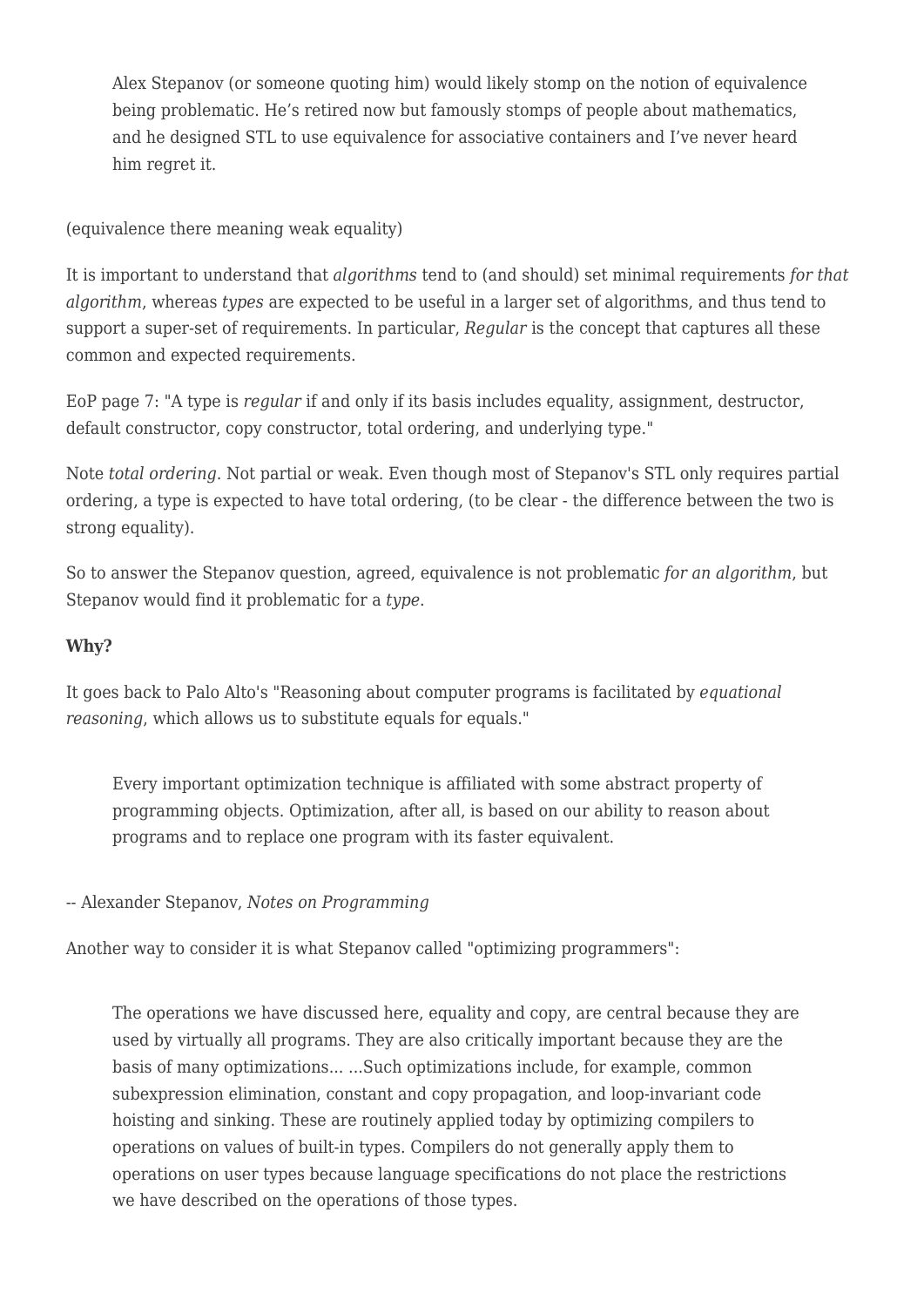However, users do apply such optimizations by hand. They often do so without thinking because they intuitively expect the conditions to apply.

If they are to produce efficient generic components without seeing the underlying type definitions, they must be able to make the assumptions which allow such optimizations. Our axioms, then, are necessary to allow users to reliably make the optimizations commonly made both by optimizing compilers and by optimizing programmers. Ultimately, we would like compilers to be able to perform such optimizations at a high semantic level as well as they do at the built-in type level.

-- James C. Dehnert and Alexander Stepanov, *Fundamentals of Generic Programming*

ie we, as programmers, assume equality means substitution. We do this regularly.

*The "algorithms" that require strong equality are the everyday lines of code we write.*

### **The motivation for** weak equality

Why was weak equality proposed in the first place, and is its motivation compelling *enough* to include it in the standard? (spoiler alert: No.)

I see 2 motivations for weak equality in P0515 (the original paper proposing  $\le$  >)

- 1. "completeness"
- 2. CaseInsensitiveString (and/or filenames)
- 3. building on Lawrence Crowl's comparison work (P0474, P0100)

**Motivation 1: Completeness** - ie it makes the table of the relationship between equality and ordering more complete (and teachable):

| weak equality | partial_ordering  <br>+-------------------+<br>weak ordering |
|---------------|--------------------------------------------------------------|
|               | strong equality   strong ordering                            |

Note however that it is not actually complete - partial equality is missing. ie An equality that is strong where defined, but not defined over the full set of values - ie this could be used for <=> over floating point types (ie with strong equality everywhere except NaN). Rust, for example, has the PartialEq trait for this.

In fact, strong vs weak (ie "is it substitutible") and partial vs total ("does it cover all values") are orthogonal axes, conflated by P0515.

**Motivation 2: CaseInsensitiveString** (and/or case insensitive filenames)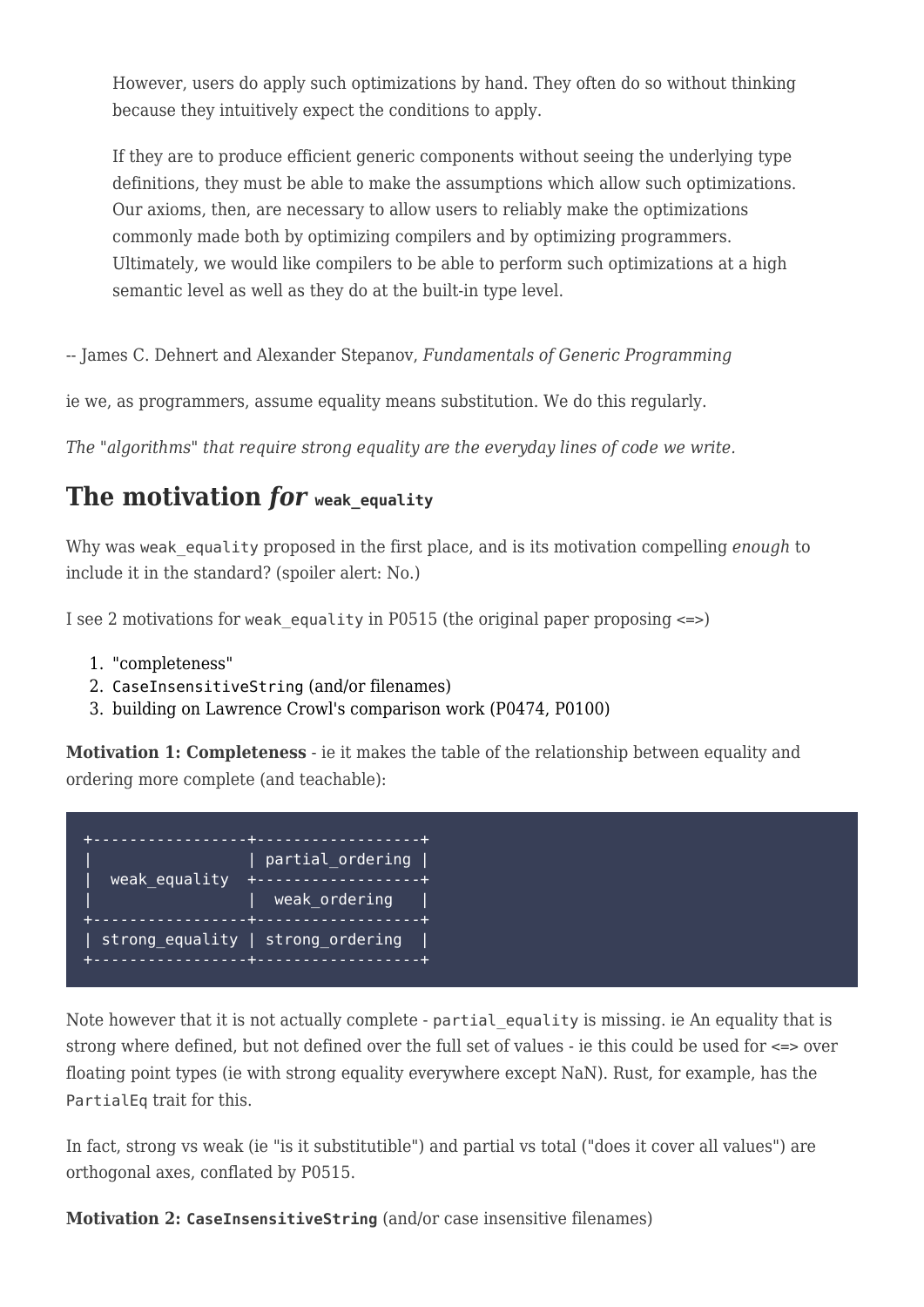The original <=> paper (P0515) used CaseInsensitiveString as a motivating example of a class that might want to use weak equality or weak ordering.

Basically I don't find the example sufficiently motivating. It is an anti-pattern:

I feel that a class like this needs to decide whether case is *salient* or not. A typical litmus test is "if we put a bunch of CISs into a set, would you be surprised when some disappeared?". Alternatively, would the rest of the code (and user-base) be OK is the string was converted to lowercase in the constructor?

- If case is not salient, not important, then equality can ignore it, and it is actually *strong equality* (like vector ignores capacity - it is not part of the value).
- Alternatively, if case is salient, make it part of ==.

Neither case results in a weak  $==$ .

A weak == is *harmful* in that it can lead to simple mistakes, reminiscent of Stepanov's "optimizing programmers":



A programmer would need to know not to use this pattern with CaseInsensitiveString, since "important(?)" case information would be lost.

Now you are free to disagree with me when I say that CaseInsensitiveString is a bad class, and that you will use it with a weak equality anyhow. Or that there a examples here and there that might use weak equality.

*Fine*.

The real question here is not whether we allow you to write bad code. We always do. The question is whether we encourage it, enable it, make it easy.

True, the standard isn't a guideline, but be very clear - the whole <=> feature is about making it easier to be more correct. We don't add things to the language without *sufficient motivation*.

C++ as a language does not impose any constraints. You can define your equality operator to do multiplication. But equality should be equality.

```
-- Alexander Stepanov
```